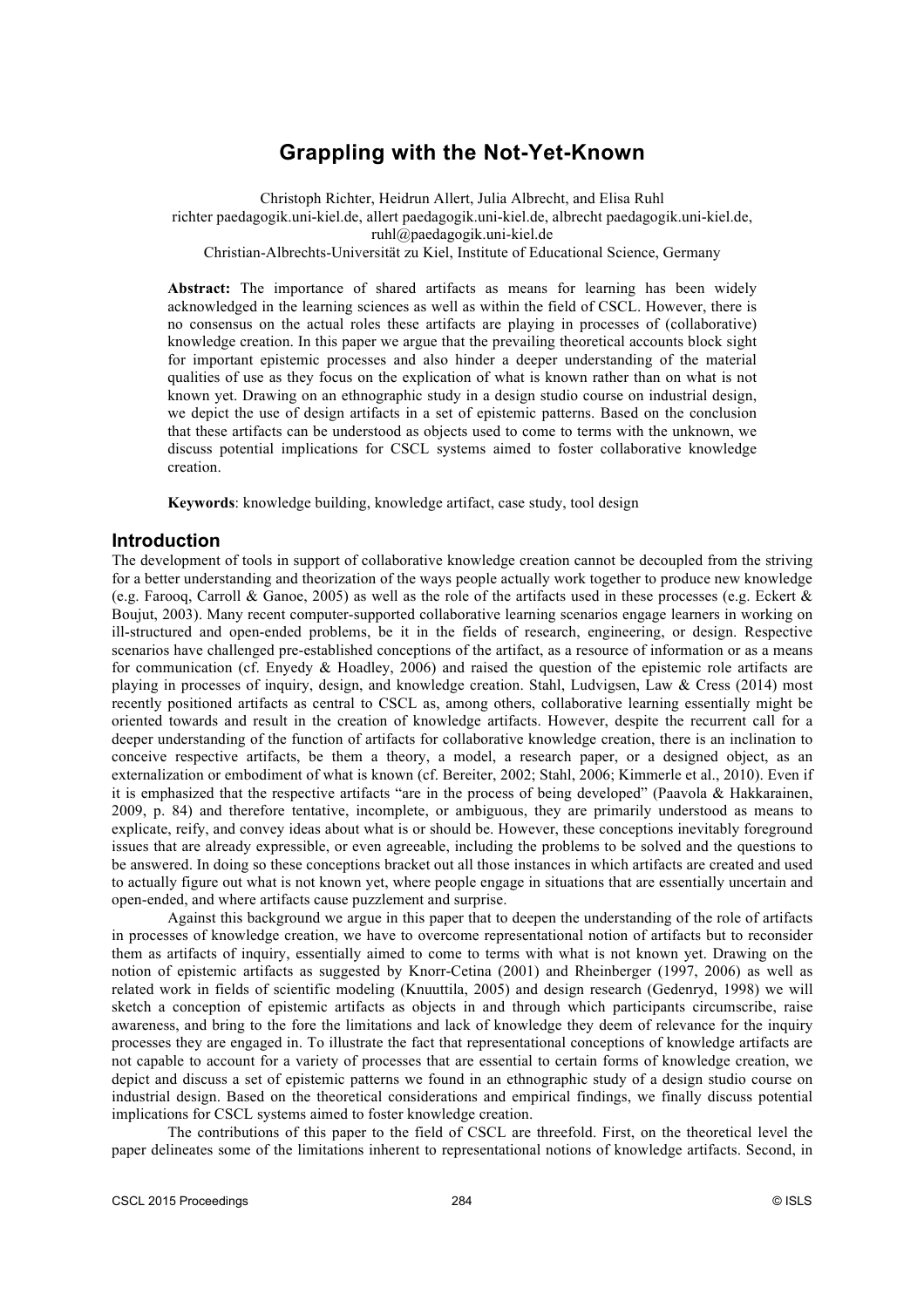providing examples on the use of artifacts in an educational setting it raises awareness for the commonly intricate nature of an artifact's use and its material entanglement. Third, the paper challenges current approaches to the design of CSCL systems that downplay or bypass the material nature of many artifacts and respective knowledge practices.

### **Knowledge artifacts: Two incompatible conceptions**

In the following we briefly review the theoretical accounts of knowledge artifacts that figure prominently in the field of CSCL and then contrast these with a non-representational account of artifacts. Our focus is on those theories that explicitly deal with the notion of knowledge artifacts. Even though these accounts do so under somewhat different labels, they all posit that a particular type of artifact is at the center of collaborative knowledge creation.

### Knowledge artifacts in theories of CSCL

In his theory on knowledge building Bereiter (2002) develops the notion of conceptual artifacts, "which are human constructions like other artifacts, except they are immaterial and, instead of serving purposes such as cutting, lifting, and inscribing, they serve purposes such as explaining and predicting" (p. 58). These conceptual artifacts, which include for example "ideas, facts, theories, algorithms, designs, problem formulations and problem solutions" (p. 64), are conceived as immaterial yet objectively existing entities. While Bereiter argues that it is the "thing-like" nature of these artifacts, which "makes it possible to treat them as objects of study and discussion" (2002, p. 66), he makes a clear distinction between conceptual artifact as such and its material representation, e.g. in the form of text or graph. This distinction becomes most evident when he states that: "When we argue about a theory or design we are not arguing about a piece of paper or about the particular words or lines on the piece of paper. We are arguing about the abstract knowledge object of which those words or lines are but one possible representation" (ibid, p. 64). This conception however implies that a conceptual artifact is essentially independent of both the conditions of its own production as well as the material carriers that embody or represent it. Thus the material artifacts (physical or digital) are seen as partial representations of some abstract conceptual artifacts the students or knowledge workers are trying to create or improve.

A quite similar figure can be found in the accounts provided by Stahl (2006) as well as Kimmerle et al. (2010). Stahl (2006) also emphasizes the role of artifacts and argues that "the knowledge-building process can be conceptualized as the construction of knowledge artifacts, involving physical and symbolic artifacts as starting point, as medium, and as product" (p. 239). Stahl avoids to make a strict distinction between conceptual artifacts and their material embodiments as suggested by Bereiter. In fact, content and form appear to be somehow intermingled in Stahl's conception of knowledge artifacts when he introduces "a verbal problem clarification, a textual solution proposal, or more developed theoretical inscription" (p. 3) as examples. However, when turning to the role of artifacts he conceives them as "embodiments of meanings that have been embedded by the artifact designers or creators; new users of the artifact must bring those meanings back to life" (p. 294). Hence, also in this account there is supposed to be a meaning embodied or represented in the knowledge artifact that is independent of its material carrier.

Kimmerle et al. (2010) in their co-evolution model of cognitive and social systems more recently also emphasized the role of what they labeled as epistemic artifacts. In focusing on social software such as wikis and social-tagging system they stipulate that "collective knowledge manifests itself in shared digital artifacts" (p. 10). They conceptualize the work around these epistemic artifacts as continuous processes in which individuals on the one hand externalize cognitive concepts and articulate their knowledge while on the other hand they internalize and draw on the information entailed in the epistemic artifact. Both internalization and externalization require a translation in which people have "to couch their cognitive concepts in words" and "to consider the information which is already available in an artifact in order to integrate their own thoughts adequately" (Kimmerle et al. 2010, p. 11). Again the material artifacts such as wiki pages and tags are basically understood as more or less arbitrary carriers of some information articulated and retrieved by its users.

In their model of trialogical learning Paavola and Hakkarainen (2009), finally, explicitly emphasized the concrete and material nature of the shared objects knowledge creation processes are targeted towards. They highlight the evolving nature of what they call trialogical objects, which comprise of such diverse things as "knowledge artefacts, practices, ideas, models, representations, etc." (p. 84), and the iterative processes through which these objects are developed and modified. However, the relation between knowledge artifacts, practices and externalized ideas and representations remains opaque in this account. If, for example, a joint research article qualifies as a shared object of knowledge creation (ibid. p. 86) we have to concede either that the research article is a self-contained entity or that it refers to and in this sense provides a representation of some other object, be it an empirical phenomenon or a conceptual artifact. Even though it is contrary to Paavola's and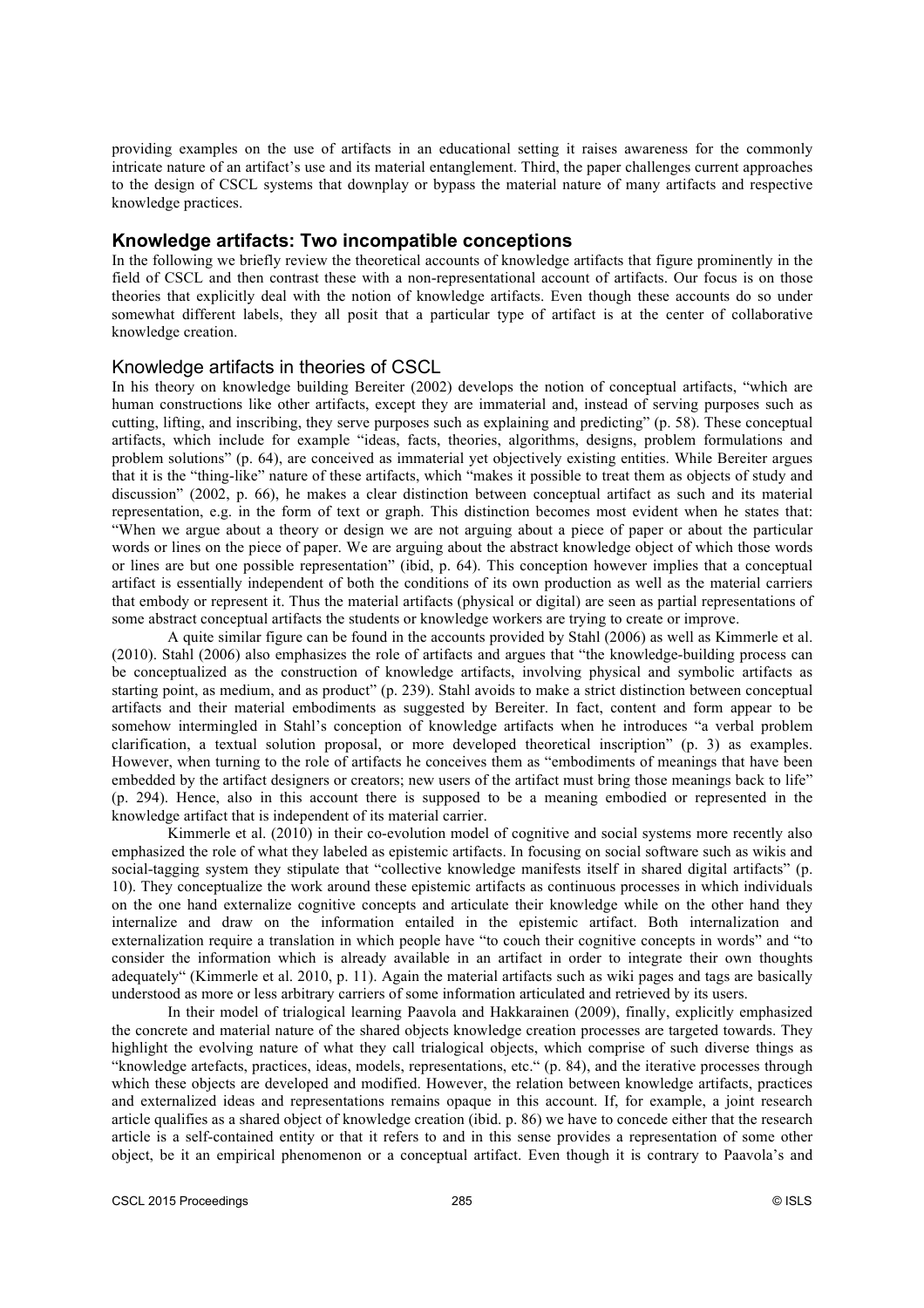Hakkarainen's stated intentions, their conception of trialogical objects easily boils down to a representational account of knowledge artifacts as something "that embodies the understanding, meaning, or knowledge that has been constructed" (Damşa, 2014, p. 254).

In summary, despite the different schools of thought the above concepts of knowledge artifacts are based on, they all imply that the material objects that are produced and used in the processes of knowledge creation are essentially representational devices, be it that they represent some conceptual artifact, some meaning, understanding or knowledge. In this sense, all of them are inherently focused on what is already known rather than on what is not known yet. The underlying claim, that in our understanding renders these accounts problematic, is that there is a kind of knowledge that can be effectively separated from the conditions of its own production and its material embodiments.

#### Knowledge artifacts as embodiments of the not-yet-known

Aiming to sketch an alternative perspective on the role of knowledge artifacts in processes of knowledge creation we draw on the conceptions of epistemic objects developed by Rheinberger (1997, 2006) and Knorr-Cetina (2001).

Based on the assumption that scientific research essentially takes place at the borders of the known and the unknown, Rheinberger (1997, 2006) introduced the concept of epistemic objects, which embody what one does not yet know. In Rheinberger's conception these epistemic objects, which he alternatively labels as the objects of the research or epistemic things, are a part of historically evolving experimental systems the researchers are engaging in. These experimental systems, in which epistemic and technical objects are intrinsically entangled, are not conceived by him as apparatuses to test ideas or provide answers but essentially as arrangements in which questions, which are not yet raised beforehand, materialize. In this sense Rheinberger's main intent is to position epistemic objects in the context of discovery rather than justification.

In building on Rheinberger's ideas, Knorr-Cetina (2001, p. 181) stresses the epistemic object's "changing, unfolding character – or its lack of 'object-ivity' and completeness of being, and its nonidentity with itself" and introduced the notion of "partial objects" as material instantiations of the unfolding epistemic object. For Knorr-Cetina these "partial objects" might take the form of "partial simulations and calculations, technical design drawings, artistic renderings, photographs, test materials, prototypes, transparencies, written or verbal reports, and more" (p. 182). However in her conception, the "partial objects" are neither a referent to nor a representation of the epistemic object but they have a "signifying force" due to their "internal articulation" (Knorr- Cetina, 2001, p. 183). The upshot of this conception is that the epistemic objects we are interested in cannot be separated from the partial objects used to imagine, simulate, represent, measure, or realize just these objects. Hence, we are inclined to conceive all those material artifacts that are produced and used in processes of knowledge creations as "partial objects" rather than as representations of some knowledge object. Following Knorr-Cetina (2001) we concede that the significance of the respective artifacts is not so much in the meaning or information inscribed into them, but in "the pointers they provide to possible further exploration" (p. 183).

Similar notions of artifacts as means to come to terms with what is not yet known have been put forward in the fields of scientific modeling and design research. For example, Knuuttila (2005) suggested to reconsider scientific models as "investigative instruments" or "productive things" which are partially independent of both the domain theory (or formal domain knowledge) and the world. As purposively created artifacts, she argues, modelling should not be treated as an isolated activity but as an integral part of more overarching practices of scientific inquiry or product development. In turn that implies that the models itself are entangled with the object of inquiry. Furthermore, she argues, models have, besides their conceptual, a material form and, therefore, are subject to the affordances and constraints of the medium used for modelling. For example, tools might enforce a certain degree of formality but also afford and constrain certain forms of expression. Finally, the creation and manipulation of models, under this conception, can itself result in new knowledge and even constitute new realities. Knuttilla points out that models are often not just used to abstractly represent a target system but to actively design or intervene in the target system.

Being concerned with the apparent gap between prescriptive accounts of the design process and actual finding of empirical studies Gedenryd (1998) came to quite similar conclusions. Rather than understanding design artifacts as intermediate outcomes or end products of the design process, he conceives them as "inquiring materials: working materials with a cognitive purpose" (p. 149). For Gedenryd design artifacts, be them sketches, prototypes, scenario or simulations, are "means for the inquiry that design is". Just as in Knuuttila's non-representational conception of models Gedenryd also stresses that the design artifacts are the very means of working on a problem, that the material they are made of severely matters and that they are closely entangled with evolving design objects themselves.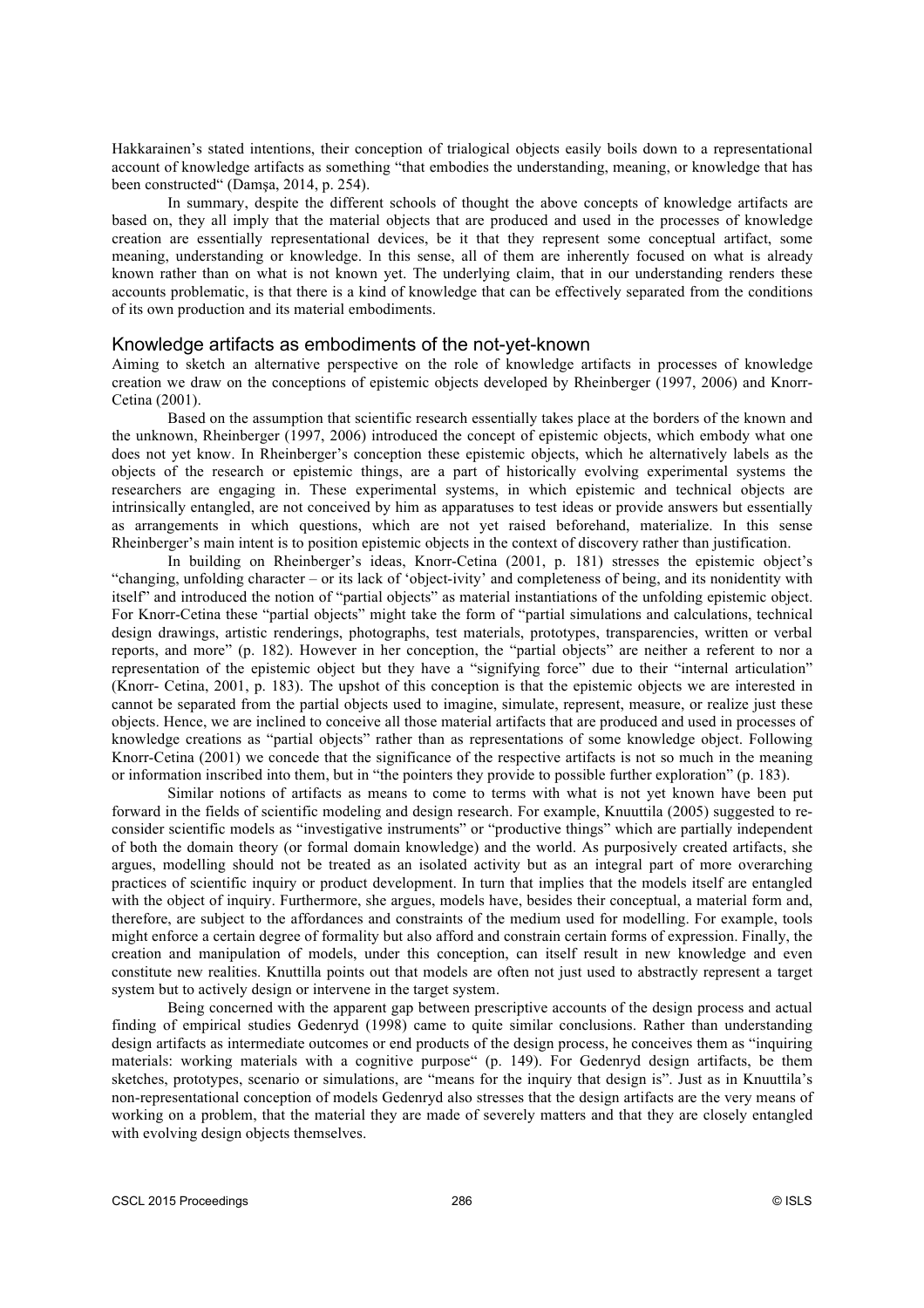In a nutshell, what sets the latter accounts apart from the conceptions of knowledge artifacts in current theories of CSCL is (a) that the significance of these artifacts, be them questionnaires, models, sketches or prototypes, is their incompleteness and uncertainty that opens up room for surprise and future explorations, (b) the emphasis on the material qualities of these artifacts as well as (c) the constitutive entanglement with the object of inquiry.

## **A case study on the use of artifacts in a design studio course**

To illustrate the fact that representational conceptions of knowledge artifacts are not capable to account for a variety of processes that are essential to certain forms of knowledge creation, we draw on an ethnographic study of a design studio course on industrial design. The case study was carried out in a design studio setting at the Muthesius Academy of Fine Arts and Design in spring 2013. The course we followed was part of the study program on industrial design with a specialization on Interface Design. It was conducted by a professor and a research assistant. Eleven bachelor students in their 5<sup>th</sup> semester and six master students took part in the course that lasted from April to July, spanning a period of 14 weeks. Under the overall theme "simulation/simulator" the students were asked to define and carry out individual design projects. All students enrolled in the course were included in the study. We assume, that creative design can be understood as a proper form of knowledge creation, in that it is inherently geared towards the creation original and novel artifacts, systems and services.

To develop an understanding of the creative practices enacted within this setting we drew on a collection of data sources, including (a) observations of the interactions between the students and the teaching staff during the contact hours, (b) students' narrative accounts of their working process, either voiced in students' interactions with the teaching staff or in informal interviews carried out by the research team, and (c) the material arrangements and artifacts present and utilized in the design studio. Data was recorded in the form of extensive field notes supplemented by photos and audio-recordings when feasible. A total of three observers conducted over 64 hours of site observations, taking part in more than 90 individual feedback sessions as well as the students' final presentations. In parallel, the observers wrote memos following the sessions they attended and conducted a workshop with the students and the professor aimed to elaborate on the utilization of design artifacts in the middle of the term. Each of the observers has at least two years of teaching experience in a design related domain. Informed consent was obtained from all participants including the teaching staff.

To identify common practices within the setting but also to trace variability, each of the students' projects has been treated as a distinct case in the analysis. Field and interview notes were organized into chronological case logs. Using an abductive approach, case logs and memos were used to surface patterns of interactions, which were then iteratively tested against the other cases until a stable set of patterns was found. We took patterns of interaction as a descriptive format in the attempt to shed light on the constantly unfolding network of interactions between actors and artifacts in the given setting. They describe recurring ways of how actors cope with and transform the situations they are facing. Towards this end patterns are supposed to provide middle-level abstractions in that they capture (situated) regularities in a form that is potentially verifiable and intelligible to other practitioners (Dearden & Finlay, 2006).

## **Patterns geared towards the advancement of ideas**

The analysis of the case logs resulted in the formulation of twelve patterns, which synthesize the observations throughout the 14 weeks of students' project work. Even though not every pattern was observed in each case, the set of patterns was assumed to be characteristic for this context in that each of the patterns was instantiated in at least 50% of the projects, often repeatedly. In the following we focus on a subset of these patterns, namely those four that were most directly related to the advancement of students' project related ideas. For an overview of the entire set of patterns the reader is referred to Richter, et al. (2014).

#### Playing with ideas

Especially in the early stages of the design process the students and the teaching staff were recurrently engaged in highly explorative discussions on yet tentative design proposals. These discussions were not unlike brainstorming sessions in that they were associative and non-judgmental. Yet, the discussions were primarily geared to open up different perspectives rather than to produce a wealth of ideas. In sharing and taking up these "half-baked" ideas in an explorative and playful manner, the design proposals were widened and approached from multiple perspectives. In doing so the potential of the yet vague idea was collaboratively checked, not as something to be approved or rejected, but as a stimulus and springboard for more advanced ideas.

The students reported on similar kinds of explorative discussions also with fellow students, friends, relatives and other acquaintances outside the course setting. In the course context these situations occurred when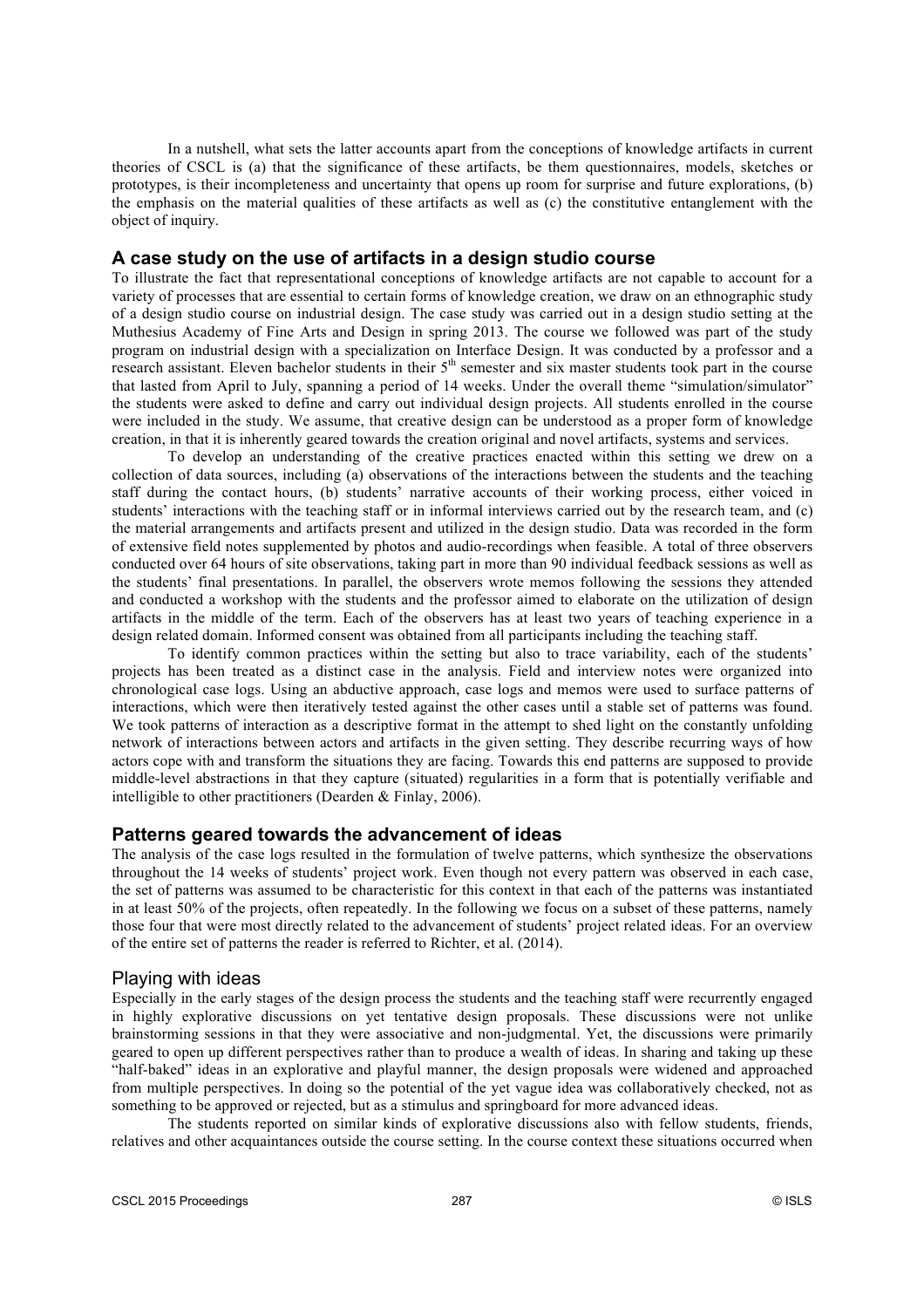something was discussed, which was "not fleshed out, but just mulled over" as a student put it, or after an official feedback in an informal follow-up discussion. This kind of exchange about ideas was usually triggered by the students and assessed as crucial for the concept phase, both by the students as well as the instructor. In fact the instructor recurrently asked the students to share even preliminary ideas and strive for feedback.



Figure 1. A student ponders with the instructor and the research assistant on an idea

In the concerned but also playful exploration of ideas, artifacts were used in two main ways. On the one hand sketches, scribbles or found objects were used to supplement the verbal presentation of the initial idea, often riddled with gestures and metaphors. On the other hand, the presented artifacts were frequently edited, commented, augmented or juxtaposed with newly created artifacts, esp. sketches, in the course of the subsequent discussions. The artifacts were used to ground the discussion but also to express ideas more directly as they evolved in the process. As the ideas to be discussed were fuzzy and preliminary, even to the students themselves, the artifacts were able to provide tentative and approximate objectifications at best.

Yet rather than being precise and definite, their value seems to be based on their capability to trigger associations and open up alternative options and perspectives. In fact highly elaborated presentations repeatedly blocked the exploration and scrutinization of the underlying ideas. The vagueness and ambiguity of artifacts hence provides an important resource to explore the design space and avoid fixation on premature solutions.

## Making ideas tangible

Throughout the various stages of the design process the students have tried to make their ideas tangible, be it the form of interface sketches, moodboards, mockups, interactive prototypes or video recordings and animations. The phenomena the students were concerned with ranged from visual aesthetics, over haptic and auditory impressions, to modes of interaction and their integration of all these into coherent experience. The need to make ideas tangible especially arose when participants were dealing with concepts or ideas that entailed complex and often bodily experiences, which were hard to grasp and communicate otherwise. For example, a student working on an interactive installation realized that the physical setup, which was meant to be surprising was in fact assessed as partially frightening by the test users, prompting him to do further experiments with different setups. Or a student working on a mobile app was searching for a proper visual metaphor conveying the message "I am glad [that you contacted me] and that's why I tell you how you can come to me."



Figure 2. A student explains the envisioned interactive mechanisms with a paper mock-up

The materialization of a concept or idea usually took the form of some kind of (rapid) prototyping, in which the students learned about the experiential qualities they wanted to preserve or avoid. The tangible outcomes were then introduced to their fellow students, the instructor or some test users and tested. The actual try-out was then followed by a debriefing, in which the interlocutors tried to couch their experiences and impressions verbally. In some instances the student as well as the lecturer also used gestures and bodily postures to mimic certain experiences in the absence of tangible artifacts.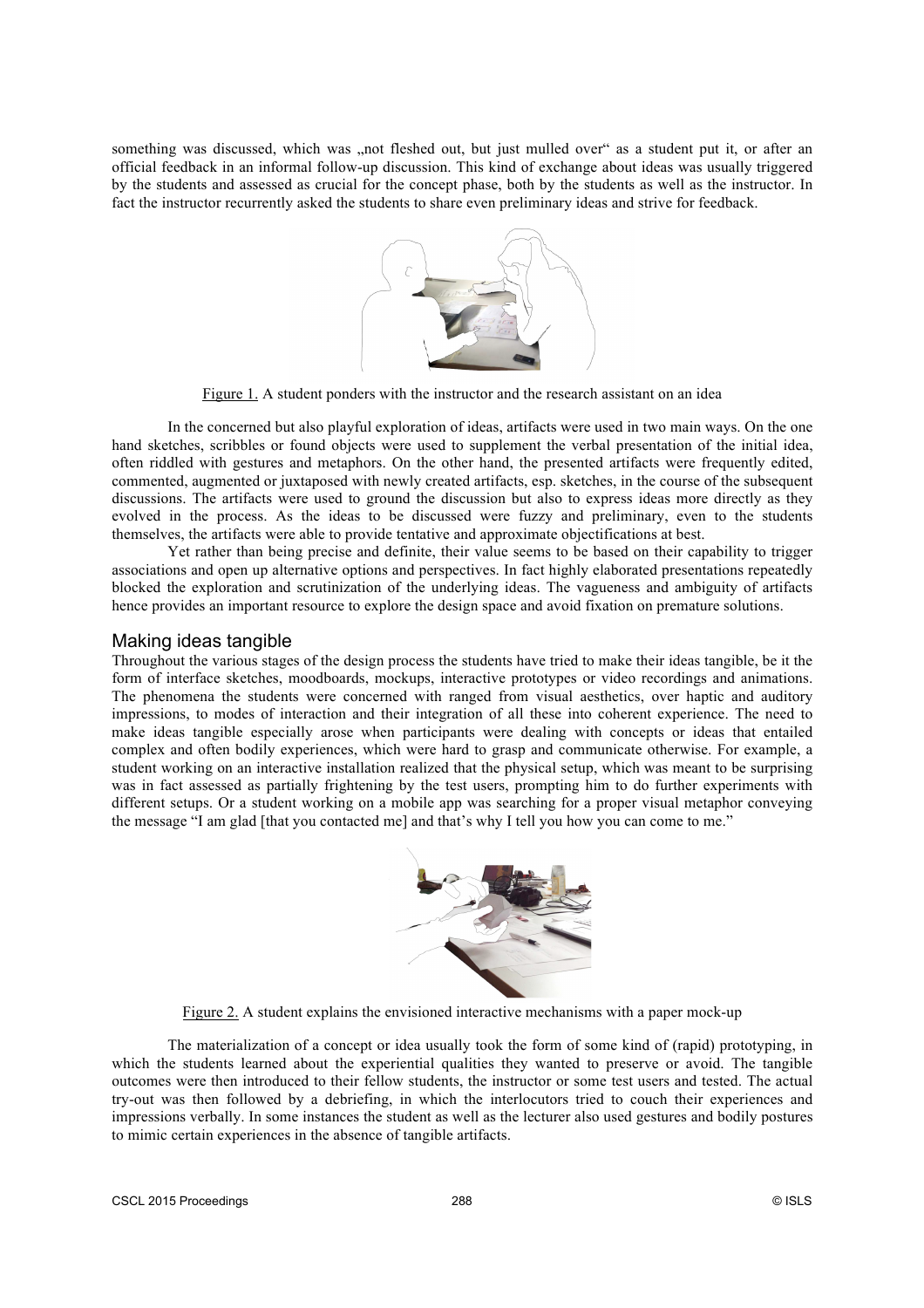The production of tangible artifacts enabled participants to experience certain qualities of the design concept and hence added to the grounding of the design process and the interactions among the participants. This common ground, based on shared experiences, provided reference points for design decisions and furthered the development of relevant qualities of the design product and its use. Asking the students to materialize their ideas the instructor explicitly took account of the fact that many phenomena relevant to the quality of a (new) product are only insufficiently captured in abstract representations but require first-hand experience.

While the tangible objects are at best proxies for the envisioned design product, their epistemic value in this context seems to be due to the kind of first-hand experiences they provide, experiences that are more concrete and precise than any (verbal) representation would be. These experiences, which are to some extent partial, are also bound to the materials used.

#### Reflective prototyping

As the design concepts matured most of the students also started to develop various kinds of interactive prototypes. These prototypes ranged from simple click-through dummies, over interactive installations towards functional hard- and software-systems. While some of the prototypes where used for presentation purposes, the majority of prototypes were created to probe into the effects a certain design decision would have or whether a certain idea would be feasible at all. The issues that gave rise to the development of the prototypes were usually quite specific to the design concept, rendering existing know-how or expertise more or less futile, so that practical experimentation appeared to be a useful if not the only viable approach available. The instructor stressed the probing function of prototypes also in the discussions with the students: "When you develop prototypes] it is particularly important, that you can say that there is something that you can figure out."



Figure 3. A student presents his most recent prototype: "This is just a prototype, so that it's possible to see how it is to steer or to change speed."

Rather than providing a means to communicate or showcase a design idea, this kind of reflective prototyping was understood as an open-ended yet also focused form of inquiry in that the prototype should shed new light on issues relevant to the project. While in some cases the prototypes were used to collect feedback from others, the creation of the prototypes itself recurrently turned out be a source of insight itself, be it that the students where unsatisfied with the result, or that new issues and ideas turned up.

To retrieve timely results, prototypes were often made of malleable materials such as cardboard, styrofoam or recycled material which are at the students' disposal. Describing the components of a physical interface prototype a student explained: "I used hair gel, it was the only thing I had at hand." Nevertheless, students often spent considerable resources on the production of the prototypes and also engaged their fellow students in the production process.

The prototypes, as used here, are not just deliberate attempts to embody some abstract design concept but means to deepen the understanding of the design space. In this respect, a particular challenge for the students is to find materials and formats that provide proper answers to the questions they are concerned with.

## Imaginative walkthroughs

In all stages of the design process the students and the teaching staff carried out imaginative walkthroughs in which they talked through the different steps a potential user might encounter when interacting with the envisioned design product. Aspects of the design that were covered in these walkthroughs ranged from users activities, emotions and experiences, over the coherence, adequacy and usability of the suggested interfaces to the expected outcome and impact of the entire product. A primary aim of these walkthroughs was to develop an understanding of the scenarios a potential user might find him/herself engaged in and check the implications of the respective design decision made or to be made.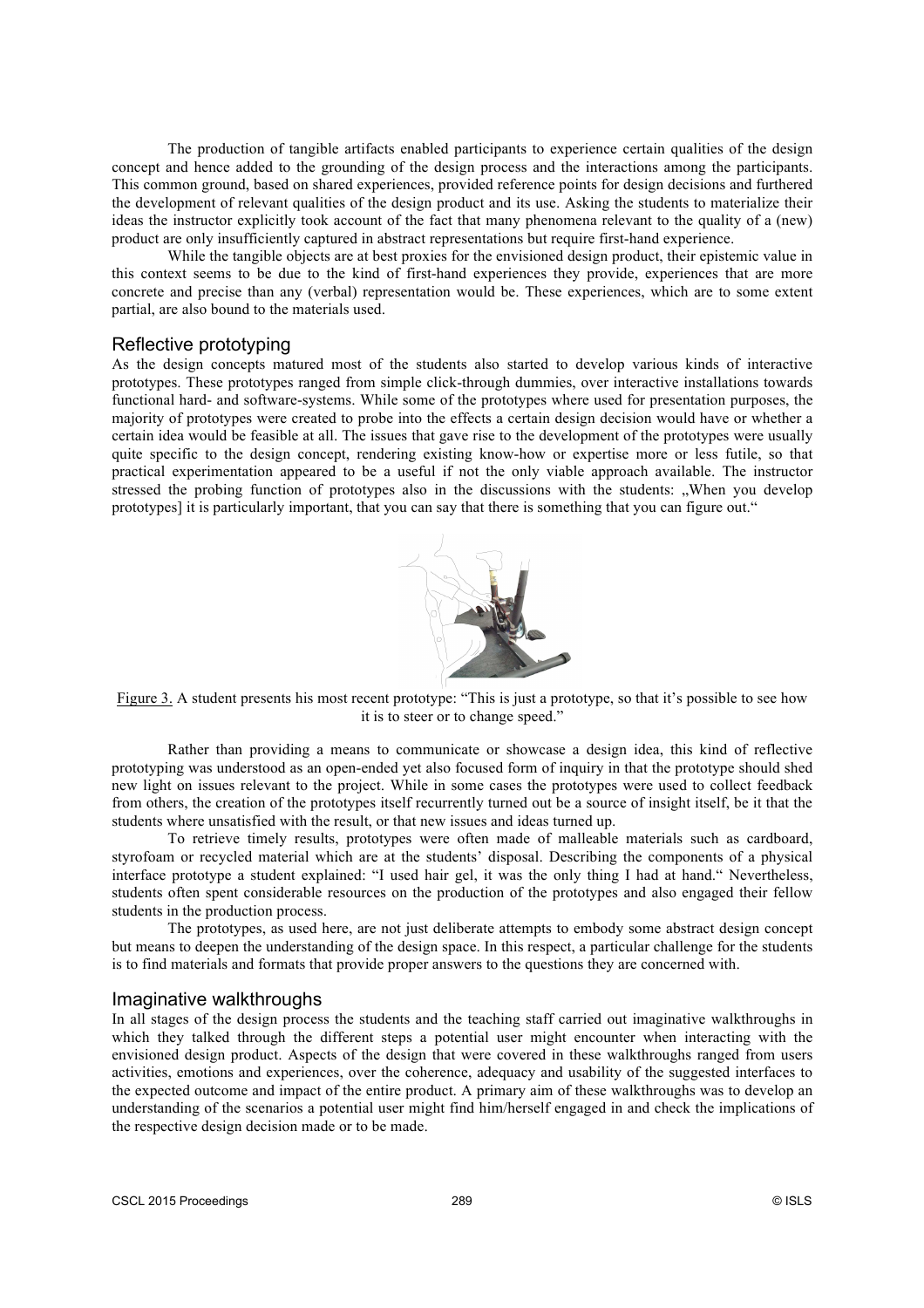

Figure 4. A student and the instructor talk through an envisioned usage scenario.

Imaginative walkthroughs were either carried by the students themselves or in a collaborative manner with the teaching staff or fellow students. In the first case, the students created personas, scenarios and storyboards or engaged in some form bodystorming or self-experiment to push their concept. The insights were then presented to others later on. In the other case, the imaginative walkthrough was used as an ad hoc approach to further the mutual understanding of the intended scenarios and explore design implications.

To carry out an imaginative walkthrough, at least a minimal account of the design or the foreseen interaction sequence was used as a prompt, which eventually was expanded or altered in the course of the walkthrough. If tangible artifacts were used, they were often quite partial. For example in one of the sessions the instructor engages with a mockup of an interactive pen-device, he holds it in different positions and draws in the air while talking through an envisioned scenario. In other cases the walkthroughs were carried out without any tangible props in a purely verbal manner or based on a sequence of interface sketches.

Due to their narrative nature the imaginative walkthroughs are neither definite nor comprehensive, but itself open to interpretation. However, just because of their scrappiness and subjectivity they appear to be versatile means to develop a more empathetic understanding of a user's situation as well as to identify potential problems and bottlenecks.

#### **Discussion**

Being aware of the fact that the patterns of interaction we described above are quite sketchy and do not fully account for the overall complexity of the design efforts the students have been engaged in, these patterns however closely match the kind of inquiring engagement with design artifacts that Gedenryd (1998) has emphasized. In the patterns we also see recurrent references to the inquiring materials that he mentions, be it sketches, prototypes, scenarios or various forms of simulations. What all the four patterns have in common is that they explore into the design space aiming at new insights regarding potential constraints or potentialities. Even though the patterns address somewhat different situations, they all entail a momentum of uncertainty and lack of knowledge. In playing with ideas, the participants typically start from a vague idea or incident, which is then explored in an open-ended, associative, and non-judgmental manner. In making things tangible, they try to express ideas and experiences that are hard to couch in words and formula. In developing prototypes they explore into the feasibility of an idea as well as unforeseen (side-)effects of different design options and in the imaginative walkthroughs they simulate an assumed usage scenario trying to develop an empathic understanding of the foreseen target population and their experiences.

Trying to reduce all these efforts to the development of a clearly identifiable knowledge object in the form of a project report, presentation or the designed product itself, consequently is misleading as it implies that the insights gained throughout the design process would essentially crystalize in any of these artifacts. It ignores the epistemic value of all the sketches and prototypes that were consciously dismissed, it implies that a design artifacts has a specified meaning independent of its actual enactment in a certain usage scenario and that there is some underlying idea that could be separated from its material form. The idea that there are some artifacts in which knowledge becomes "frozen" (Damşa, 2014) discounts the inherent "'situatedness' [which] locates the design process in a world which is already crammed with people, artifacts, and practices, each with their own histories, identities, goals and plans" (Fallman, 2003, p. 227).

## **Implications for CSCL**

While the focus of our case study has been on (collaborative) design, we believe that the findings apply to a much boarder class of knowledge-creation processes. Irrespective of whether we talk about the design of an innovative product, some basic research carried out in a laboratory or an ethnographic field study, we cannot separate the knowledge object from all the partial objects that are created and used along the way.